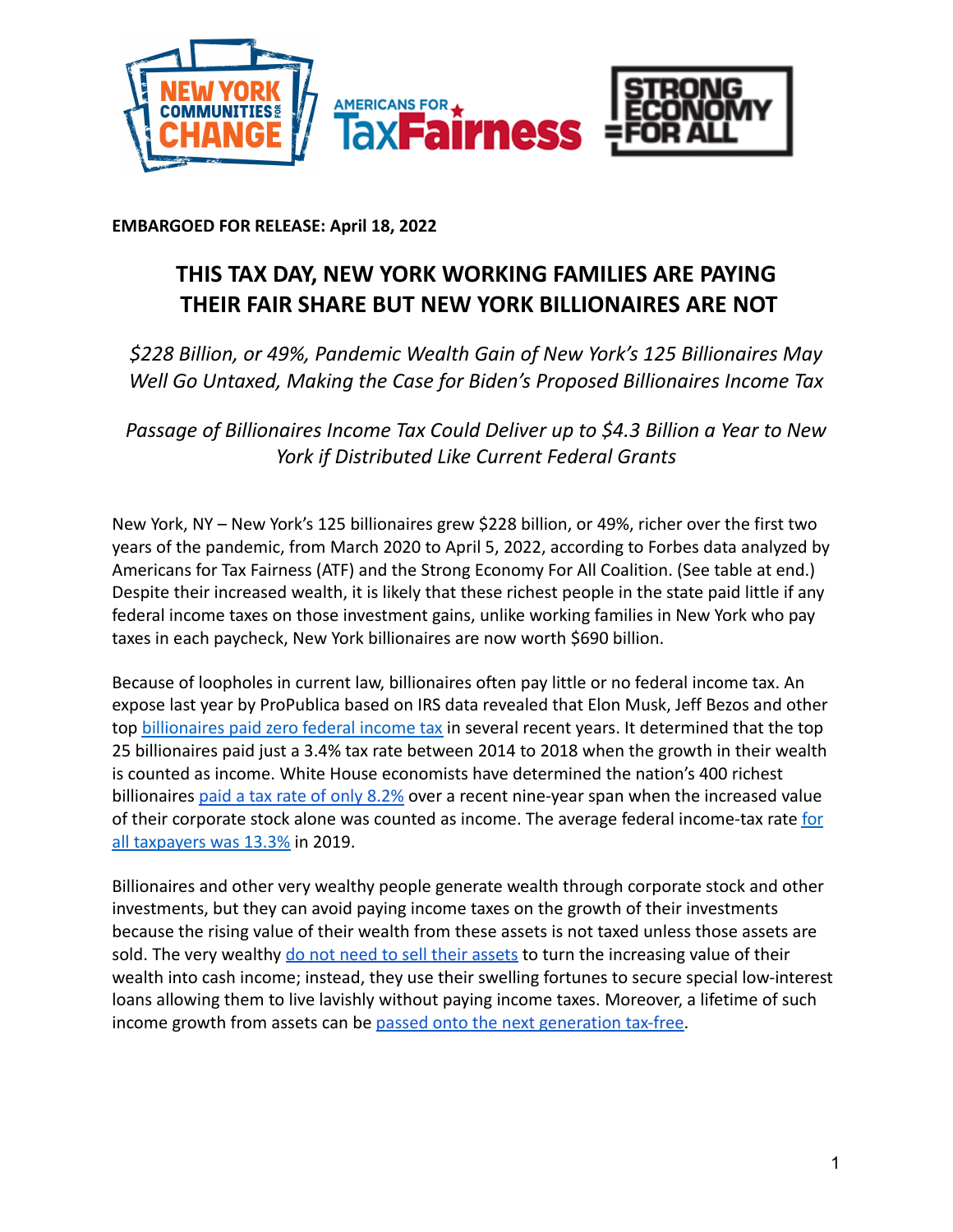Congress can close this massive tax loophole through a billionaires income tax, such as [proposed recently by President Joe Biden](https://www.whitehouse.gov/omb/briefing-room/2022/03/28/presidents-budget-rewards-work-not-wealth-with-new-billionaire-minimum-income-tax/) and earlier by Sen. Ron Wyden (D-OR), the [Senate's](https://www.finance.senate.gov/chairmans-news/wyden-unveils-billionaires-income-tax) [chief tax writer](https://www.finance.senate.gov/chairmans-news/wyden-unveils-billionaires-income-tax). A comparison of the two proposals can be found [here](https://americansfortaxfairness.org/issue/comparison-biden-wyden-billionaires-income-tax-proposals-short/).

State Senator Jessica Ramos (D-Queens) has also introduced a [state billionaires tax](https://www.nysenate.gov/legislation/bills/2021/s4482) in Albany, using the same methodology as the Biden and Wyden proposals.

All these proposals would tax investment gains of the superrich more like the wages of workers are taxed now. Requiring billionaires to pay a fairer share on the growth in value of their assets would make the tax system more equitable and generate revenue that would greatly benefit the economy and increase services and opportunities for millions of Americans.

The public overwhelmingly favors a billionaires income tax: 64% of respondents in a recen[t](https://docs.google.com/document/d/1AhWvucOLV2qY6izLkZvHpPig6DDmdFaCbmeM-5E65Xw/edit) [national poll](https://docs.google.com/document/d/1AhWvucOLV2qY6izLkZvHpPig6DDmdFaCbmeM-5E65Xw/edit) supported Senator Wyden's plan. (President Biden's plan was not tested in this poll.)

The billionaires income tax proposed by President Biden would [raise about \\$361 billion](https://americansfortaxfairness.org/issue/comparison-biden-wyden-billionaires-income-tax-proposals-short/) over 10 years and the version proposed by Sen. Wyden would raise \$557 billion over 10 years. Nationally, it could do a great deal to help lower [costs for working families](https://americansfortaxfairness.org/issue/6-ways-spend-revenue-billionaires-income-tax/) by funding access to affordable healthcare and lower housing costs, ensuring the expanded Child Tax Credit benefits that recently expired could be extended for another four years, significantly lower the cost of childcare for working families and more.

**If that revenue was distributed to the states based on historical levels of federal grants to state budgets, New York [could gain](https://docs.google.com/spreadsheets/d/1uMGQ0_Ow8ssIrktfYIvIQZwB44zOHf82ILpvh5kzWUI/edit?usp=sharing) \$2.8 billion or \$4.3 billion a year for 10 years, respectively, from the Biden and Wyden billionaires tax plans.** This is based on budget data from the National Association of State Budget Officers. Between 2019 and 2021, federal grant funds made up an average of about 38% of New York's state budget.

Federal grant funds to states [pay for numerous programs](https://www.cbpp.org/research/state-budget-and-tax/federal-aid-to-state-and-local-governments) and services: healthcare (Medicaid and CHIP), childcare, food and nutrition (SNAP, WIC), education (Head Start, Title I and IDEA), housing, transportation (highways, airports, and mass transit), public safety and much more. These funds represent nearly one-third of state budgets on average and nearly one-quarter of state and local budgets combined. Additional funds generated by a billionaires income tax could be used to lower costs to the state's working families for vital services like healthcare, childcare and housing.

The potential of \$2.8 billion or \$4.3 billion a year in federal grants [would add](https://docs.google.com/spreadsheets/d/1uMGQ0_Ow8ssIrktfYIvIQZwB44zOHf82ILpvh5kzWUI/edit?usp=sharing) 1.6% or 2.5% to the state's budget, respectively, based on an average of the state's budgets between 2019 and 2021.

"Tax Day is likely the angriest day of the year. It's the day that we're all reminded that while we contribute our share towards building and maintaining our country, billionaires and wealthy corporations fail to contribute what they owe our society," said **Charles Khan, organizing**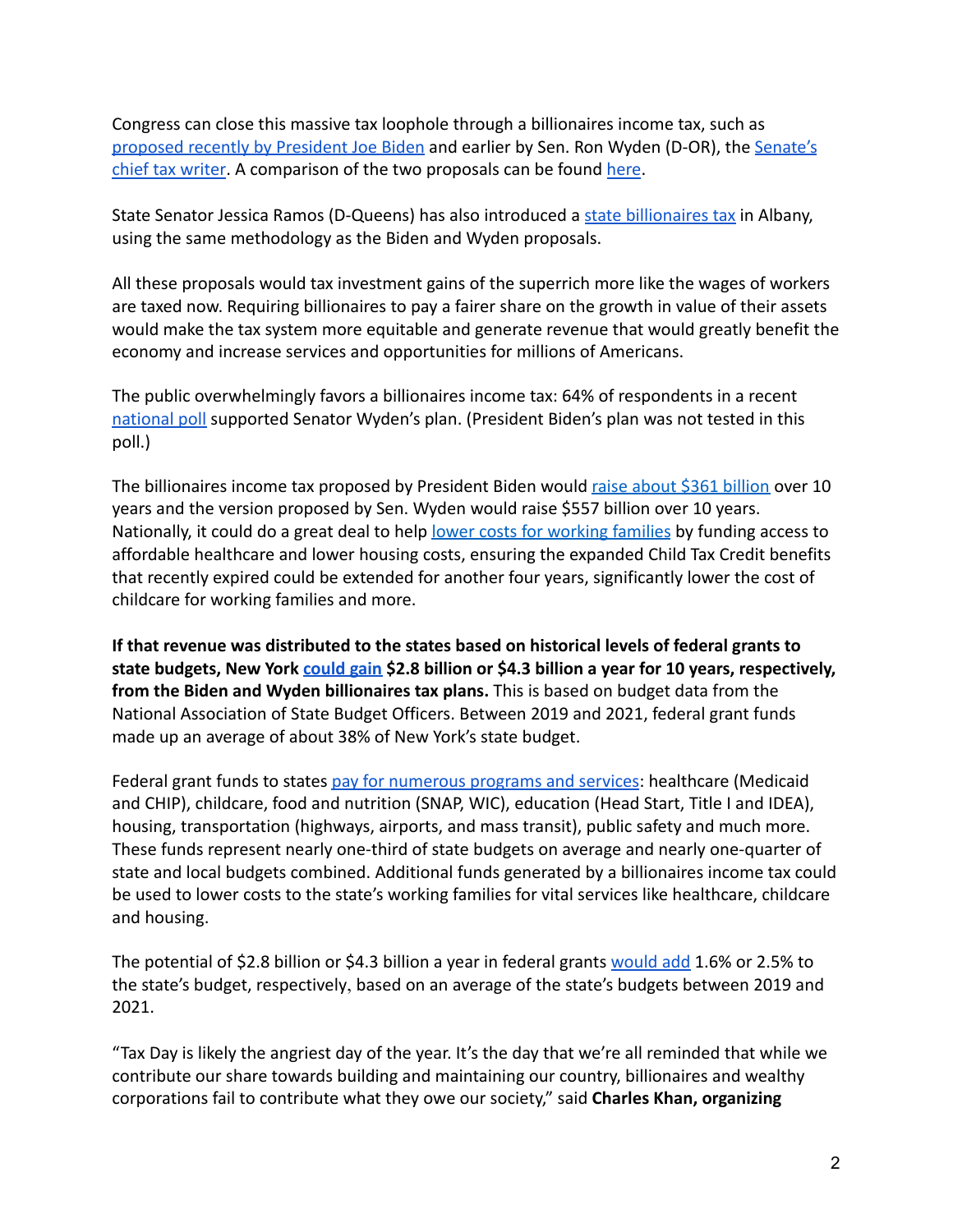**director of the Strong Economy For All Coalition**. Instead they continue to take and take, to the tune of over \$228 Billion in just the past two years, while they stick the rest of us with the bill. That's why billionaires taxes at the federal and state level are so insanely popular: Americans get the problem and support the solutions."

"The hoarding of wealth by billionaires is killing our neighborhoods, our communities and our economy," said **Jonathan Westin, executive director of New York Communities for Change**. It is unconscionable that as thousands of New Yorkers are facing eviction and struggling to put food on the table, billionaires are profiteering and getting richer by the minute. We have had enough of a system where working people pay taxes and the richest people in the world don't. It's time for Congress to make billionaires pay what they owe and pass President Biden's billionaires income tax."

"The failure to tax increases in billionaire wealth from skyrocketing corporate stock and other investments is the worst loophole in our loophole-ridden tax code. Workers pay tax on their income all year, every year. Simple justice demands that billionaires do the same," said **Frank Clemente, executive director of Americans for Tax Fairness**. "Congress should close this loophole in the legislation members are now negotiating to help families cope with rising prices and make major investments in clean energy, all paid for by more fairly taxing the rich and corporations."

"As the Senator who represents the national epicenter of the pandemic, I cannot accept wealth inequality so extreme that it allows for multiple billionaires to take trips into space while my neighbors struggle to afford the necessities. For all the fearmongering about taxing the wealthy in 2021, New York State just passed a \$220 billion budget that left room to spare - and still we see an extreme concentration of wealth in our state. I believe in the American dream of building wealth, but there comes a point where we have a responsibility to put in legislative measures to stop the practice of hoarding wealth. While the Biden administration pushes forward on their federal Billionaire's tax, I'll continue to fight for my tax on unrealized capital gains here in New York," said **State Senator Jessica Ramos**, **Chair of the New York State Senate Labor Committee.**

"Our current tax code does not handle the realities of modern wealth. As a result, billionaire wealth in America has skyrocketed while many pay virtually no taxes. It's time to require the richest people in this country to pay taxes every year just like Americans who work for a living. The Billionaires Income Tax is a step towards getting the tax code to where this country needs it to be." **Morris Pearl, Chair of the Patriotic Millionaires**.

"In New York, an epicenter of the pandemic, we watched billionaires' fortunes skyrocket while the rest of us were devastated by COVID-19," said **Rosemary Rivera, Co-Executive Director of Citizen Action**. "Everyone should be able to thrive in a community that is strong, healthy, and prosperous–no exceptions. The way we build those communities is by making sure the wealthy pay what they owe and investing those public dollars into the resources we all need like excellent schools, low-cost high-quality housing, and universal child care."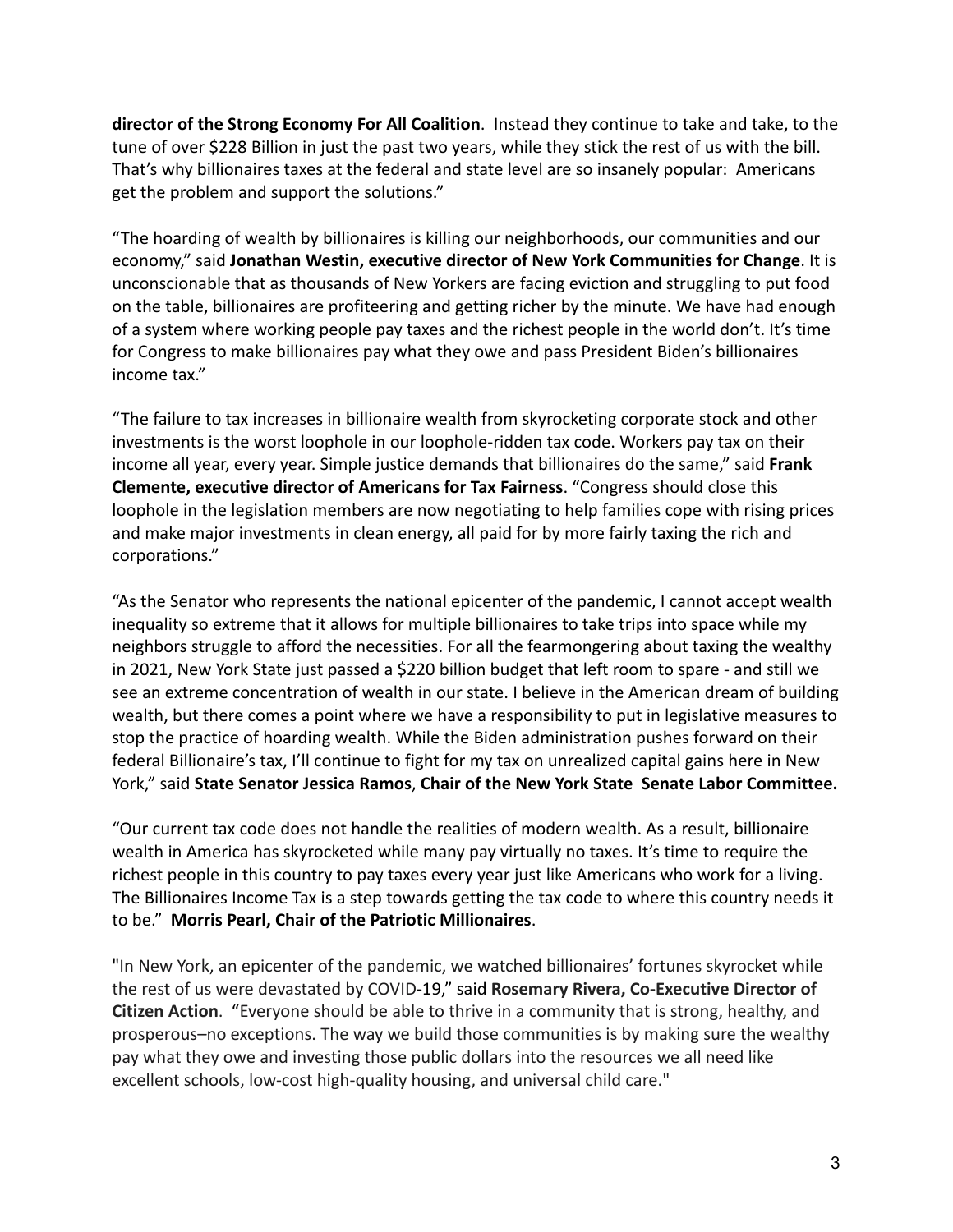"The New York State Council of Churches works tirelessly to ensure we have a truly progressive tax system where billionaires pay their fair share. We have massive wealth inequality in New York which is widened considerably because we don't appropriately tax billionaires who saw their wealth jump dramatically during the pandemic. We support fair taxation for billionaires combined with real investment in more economically viable priorities like health care, housing, childcare and student debt reduction." **The Reverend Peter Cook, Executive Director, New York State Council of Churches.**

Over the two years since the national COVID emergency was announced in March 2020, the wealth of America's billionaires has climbed by \$2 trillion, or 70%, to a total of **\$5 trillion, as of April 5**. The total number of billionaires has increased from **614 to 741**. [[See national table](https://docs.google.com/spreadsheets/d/1MksOhwmIojtZihAmPcfcYeaGoG3FOFZmiKUza1dIRD4/edit?usp=sharing)] Among the notable increases in wealth:

- **Elon Musk:** The driving force behind Tesla and SpaceX saw his wealth skyrocket by over 11-fold, or \$266 billion, to settle at \$290 billion.
- **Jeff Bezos:** The man who started Amazon is now worth nearly \$190 billion, after an \$77 billion leap in wealth during the pandemic.
- **Larry Page and Sergei Brin:** The Google co-founders saw their wealth climb more than 133% – and are now worth \$119 billion and \$114 billion, respectively.

New York organizations are calling on the state's congressional delegation to take a position on increasing taxes for billionaires through the enactment of a billionaires income tax like those proposed by President Biden and Senator Wyden. As Congress prepares to debate a package that will include some tax increases for the wealthy, local advocates are asking every Member of the New York delegation to [endorse a resolution](https://americansfortaxfairness.org/wp-content/uploads/4.13-final-final-resolution.pdf) calling for billionaires to pay their fair share. And groups are also working to pass the Billionaires Tax in Albany as well.

"In New York, an epicenter of the pandemic, we watched billionaires' fortunes skyrocket while the rest of us were devastated by COVID-19. Everyone should be able to thrive in a community that is strong, healthy, and prosperous–no exceptions. The way we build those communities is by making sure the wealthy pay what they owe and investing those public dollars into the resources we all need like excellent schools, low-cost high-quality housing, and universal child care," said **Rosemary Rivera, co-Executive Director of Citizen Action of New York.**

"The New York State Council of Churches works tirelessly to ensure we have a truly progressive tax system where billionaires pay their fair share. We have massive wealth inequality in New York which is widened considerably because we don't appropriately tax billionaires who saw their wealth jump dramatically during the pandemic. We support fair taxation for billionaires combined with real investment in more economically viable priorities like health care, housing, childcare and student debt reduction," said **Reverend Peter Cook**, **Executive Director of the New York State Council of Churches.**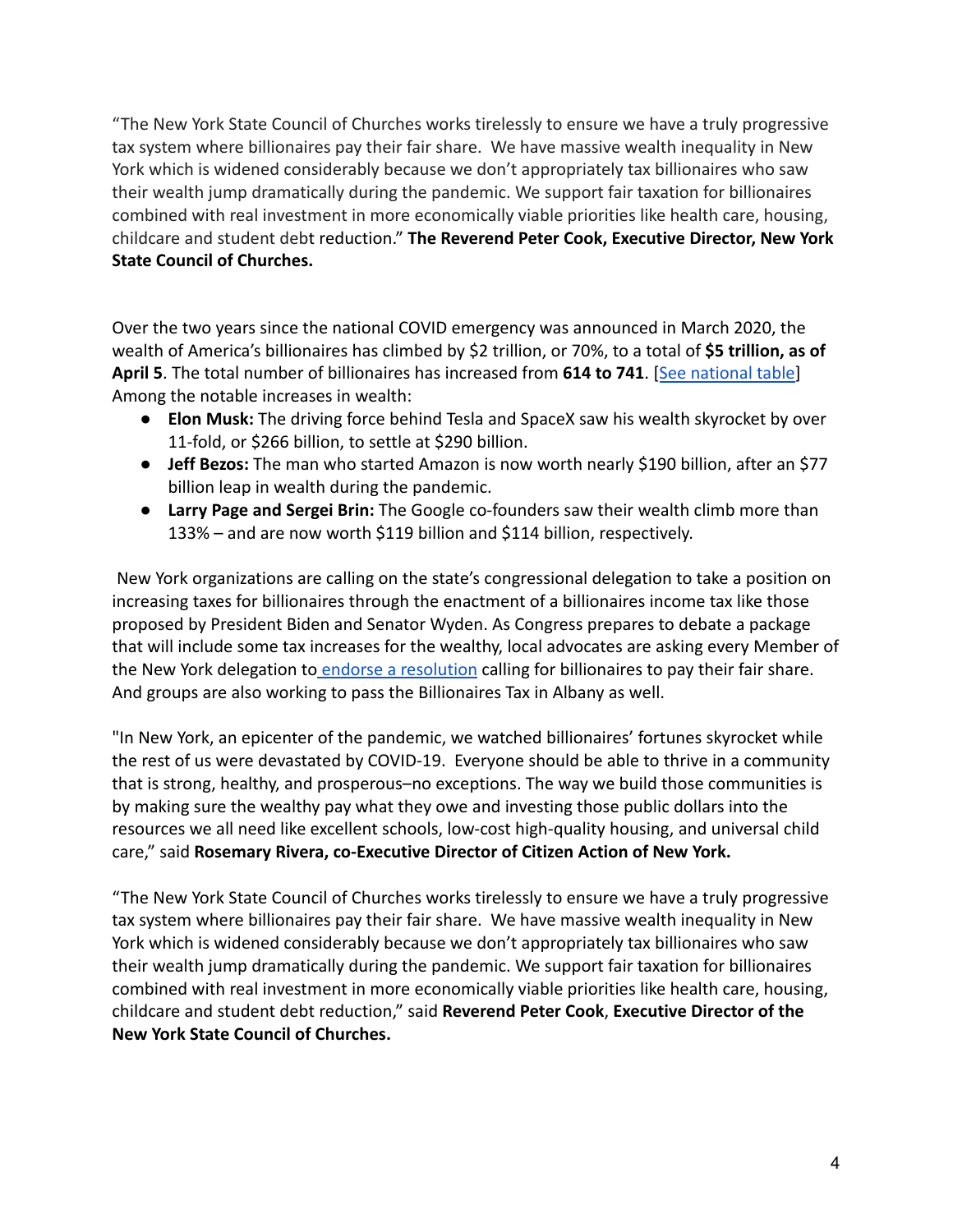This billionaires' bonanza has played out against the pandemic pall: 4,987,149 New York residents have contracted COVID-19 and 67,341 have died from it. Many small businesses have closed, daily life has been disrupted and the cost of everything from housing to gas has consumed a greater share of household incomes. Although prompt and ample federal action prevented much worse economic consequences from COVID and helped to speed recovery, businesses and families will once again face perils as many of these interventions expire shortly.

Millions of families, for instance, could face steep [increases in healthcare premiums or loss of](https://www.nytimes.com/2022/04/04/opinion/covid-medicaid-loss.html) [insurance coverage](https://www.nytimes.com/2022/04/04/opinion/covid-medicaid-loss.html) in the second half of this year as pandemic responses fall away:

- **Medicaid Coverage:** Early in the pandemic, as millions of Americans lost jobs and healthcare coverage, Congress passed the bipartisan Families First Coronavirus Response Act that covered many more people. The federal government increased matching funds to states and ensured that Medicaid enrollees would be continuously covered through the duration of the public health emergency. Once the public health emergency expires—which it is expected to do this year—as many as [13 million people could lose](https://www.urban.org/sites/default/files/2022-03/what-will-happen-to-medicaid-enrollees-health-coverage-after-the-public-health-emergency_1_1.pdf) [health coverage](https://www.urban.org/sites/default/files/2022-03/what-will-happen-to-medicaid-enrollees-health-coverage-after-the-public-health-emergency_1_1.pdf) over the next 12 months. In New York about 1,020,000 of the state's 6,438,000 [Medicaid patients](https://www.medicaid.gov/medicaid/program-information/medicaid-and-chip-enrollment-data/report-highlights/index.html) could lose their coverage, according to an Urban Institute study (see table 2).
- **Affordable Care Act (ACA) Coverage:** Congress and the Biden Administration also took action to make private insurance more affordable during COVID by passing the American Rescue Plan, which provided enhanced premium assistance to help more people buy ACA coverage. This resulted in [record high enrollment](https://www.whitehouse.gov/briefing-room/statements-releases/2022/03/10/during-week-of-anniversary-of-american-rescue-plan-biden-harris-administration-highlights-health-insurance-subsidies-that-promoted-critical-increases-in-enrollment-and-cost-savings/) in insurance marketplace plans this year. However, the enhanced premium assistance that saved individuals over \$800 last year, will expire at the end of 2022 if Congress does not take action. This will pric[e](https://tcf.org/content/commentary/american-rescue-plans-premium-assistance-must-made-permanent/?agreed=1) [millions nationwide out of coverage](https://tcf.org/content/commentary/american-rescue-plans-premium-assistance-must-made-permanent/?agreed=1), among them many of the roughly 216,000 [ACA](https://www.kff.org/health-reform/state-indicator/marketplace-enrollment/?currentTimeframe=0&sortModel=%7B%22colId%22:%22Location%22,%22sort%22:%22asc%22%7D) [policy holders](https://www.kff.org/health-reform/state-indicator/marketplace-enrollment/?currentTimeframe=0&sortModel=%7B%22colId%22:%22Location%22,%22sort%22:%22asc%22%7D) in New York.

Continuing affordable healthcare coverage for millions of America's working families [would cost](https://www.cbo.gov/system/files/2021-12/57673-BBBA-GrahamSmith-Letter.pdf) [about \\$50 billion a year.](https://www.cbo.gov/system/files/2021-12/57673-BBBA-GrahamSmith-Letter.pdf) That cost could be covered by Sen. Wyden's tax on just the nation's 700 or so richest households, preventing hundreds of thousands of New York residents from losing health care.

"It's time to get our priorities straight. No one in our country, no matter where they live or how much money they have, should lose healthcare because they can't afford coverage while billionaires get richer and avoid paying any taxes toward supporting the economy," said **Margarida Jorge, Executive Director of Health Care for America Now**.

Current proposals to create a billionaires income tax represent a historic change in direction away from decades of proliferating tax breaks and wider loopholes for the wealthy that have contributed to a growing wealth gap between the nation's richest families and everyone else. President Trump's 2017 Tax Cuts and Jobs Act (TJCA), the last major tax legislation passed by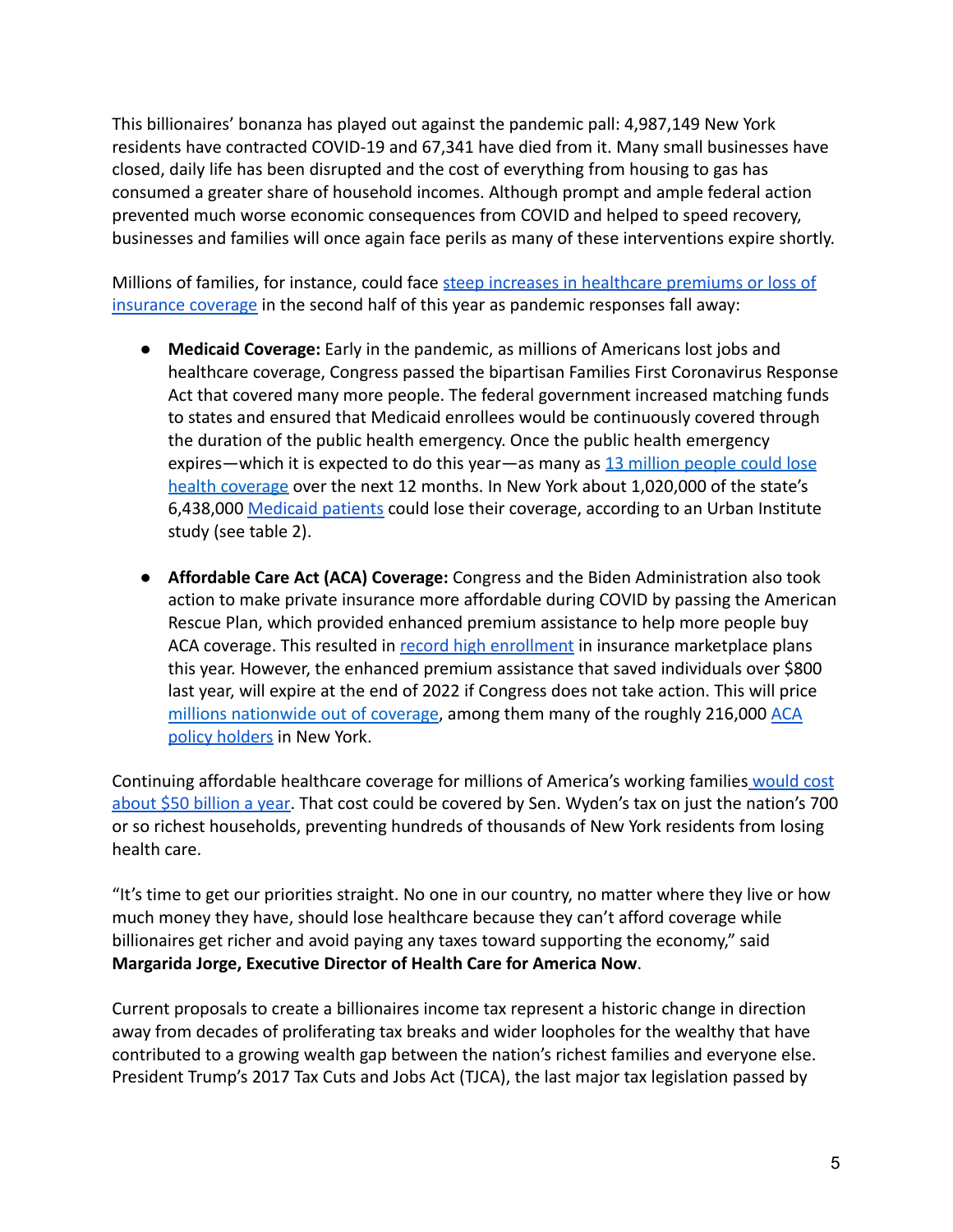Congress, provided \$1.9 trillion in tax giveaways [mainly to the rich and corporations](https://americansfortaxfairness.org/issue/chartbook-trump-gop-tax-cuts-failing-workers-economy/) while working and middle income families saw few benefits.

| <b>Name</b>                  | <b>Net Worth</b><br>Mar. 18, 2020<br>(\$ Millions) | <b>Net Worth</b><br>Apr. 5, 2022<br>(\$ Millions) | 24 Month Wealth<br>Growth<br>(\$ Millions) | 24 Month % Wealth<br>Growth |
|------------------------------|----------------------------------------------------|---------------------------------------------------|--------------------------------------------|-----------------------------|
| <b>NEW YORK</b>              | \$461,700                                          | \$689,569                                         | \$227,869                                  | 49.4%                       |
| Michael Bloomberg            | \$48,000                                           | \$82,000                                          | \$34,000                                   | 70.8%                       |
| Julia/David Koch             | \$38,200                                           | \$62,971                                          | \$24,771                                   | 64.8%                       |
| Stephen Schwarzman           | \$15,400                                           | \$36,536                                          | \$21,136                                   | 137.2%                      |
| Jim Simons                   | \$21,600                                           | \$28,600                                          | \$7,000                                    | 32.4%                       |
| Leonard Lauder               | \$14,600                                           | \$23,691                                          | \$9,091                                    | 62.3%                       |
| <b>Rupert Murdoch</b>        | \$14,900                                           | \$20,990                                          | \$6,090                                    | 40.9%                       |
| Donald Newhouse              | \$10,800                                           | \$14,418                                          | \$3,618                                    | 33.5%                       |
| <b>Israel Englander</b>      | \$6,600                                            | \$11,458                                          | \$4,858                                    | 73.6%                       |
| Chase Coleman III            | \$4,500                                            | \$10,315                                          | \$5,815                                    | 129.2%                      |
| Leon Black                   | \$6,600                                            | \$9,832                                           | \$3,232                                    | 49.0%                       |
| George Soros                 | \$8,300                                            | \$8,600                                           | \$300                                      | 3.6%                        |
| Valerie Mars                 | \$6,200                                            | \$8,544                                           | \$2,344                                    | 37.8%                       |
| <b>Stephen Ross</b>          | \$7,600                                            | \$8,209                                           | \$609                                      | 8.0%                        |
| Henry Kravis                 | \$5,200                                            | \$8,030                                           | \$2,830                                    | 54.4%                       |
| David Shaw                   | \$7,300                                            | \$7,492                                           | \$192                                      | 2.6%                        |
| Jonathan Gray                | \$3,200                                            | \$7,118                                           | \$3,918                                    | 122.4%                      |
| Ralph Lauren                 | \$5,700                                            | \$6,993                                           | \$1,293                                    | 22.7%                       |
| <b>Stanley Druckenmiller</b> | \$4,700                                            | \$6,800                                           | \$2,100                                    | 44.7%                       |
| David Siegel                 | \$6,100                                            | \$6,529                                           | \$429                                      | 7.0%                        |
| Philippe Laffont             | \$1,400                                            | \$6,500                                           | \$5,100                                    | 364.3%                      |
| <b>Bruce Kovner</b>          | \$5,300                                            | \$6,164                                           | \$864                                      | 16.3%                       |
| Leonard Stern                | \$4,500                                            | \$6,150                                           | \$1,650                                    | 36.7%                       |
| Ken Langone                  | \$3,200                                            | \$5,776                                           | \$2,576                                    | 80.5%                       |
| Joshua Harris                | \$4,000                                            | \$5,765                                           | \$1,765                                    | 44.1%                       |
| Jane Lauder                  | \$3,300                                            | \$5,672                                           | \$2,372                                    | 71.9%                       |
| Charles Dolan                | \$4,600                                            | \$5,534                                           | \$934                                      | 20.3%                       |
| James Chambers               | \$5,100                                            | \$5,371                                           | \$271                                      | 5.3%                        |
| Katharine Rayner             | \$5,100                                            | \$5,371                                           | \$271                                      | 5.3%                        |
| Margaretta Taylor            | \$5,100                                            | \$5,371                                           | \$271                                      | 5.3%                        |
| Ronald Lauder                | \$4,000                                            | \$5,055                                           | \$1,055                                    | 26.4%                       |
| Scott Shleifer               | N/A                                                | \$5,020                                           | N/A                                        | N/A                         |
| Daniel Ziff                  | \$5,000                                            | \$5,000                                           | \$0                                        | 0.0%                        |
| Robert Ziff                  | \$5,000                                            | \$5,000                                           | \$0                                        | 0.0%                        |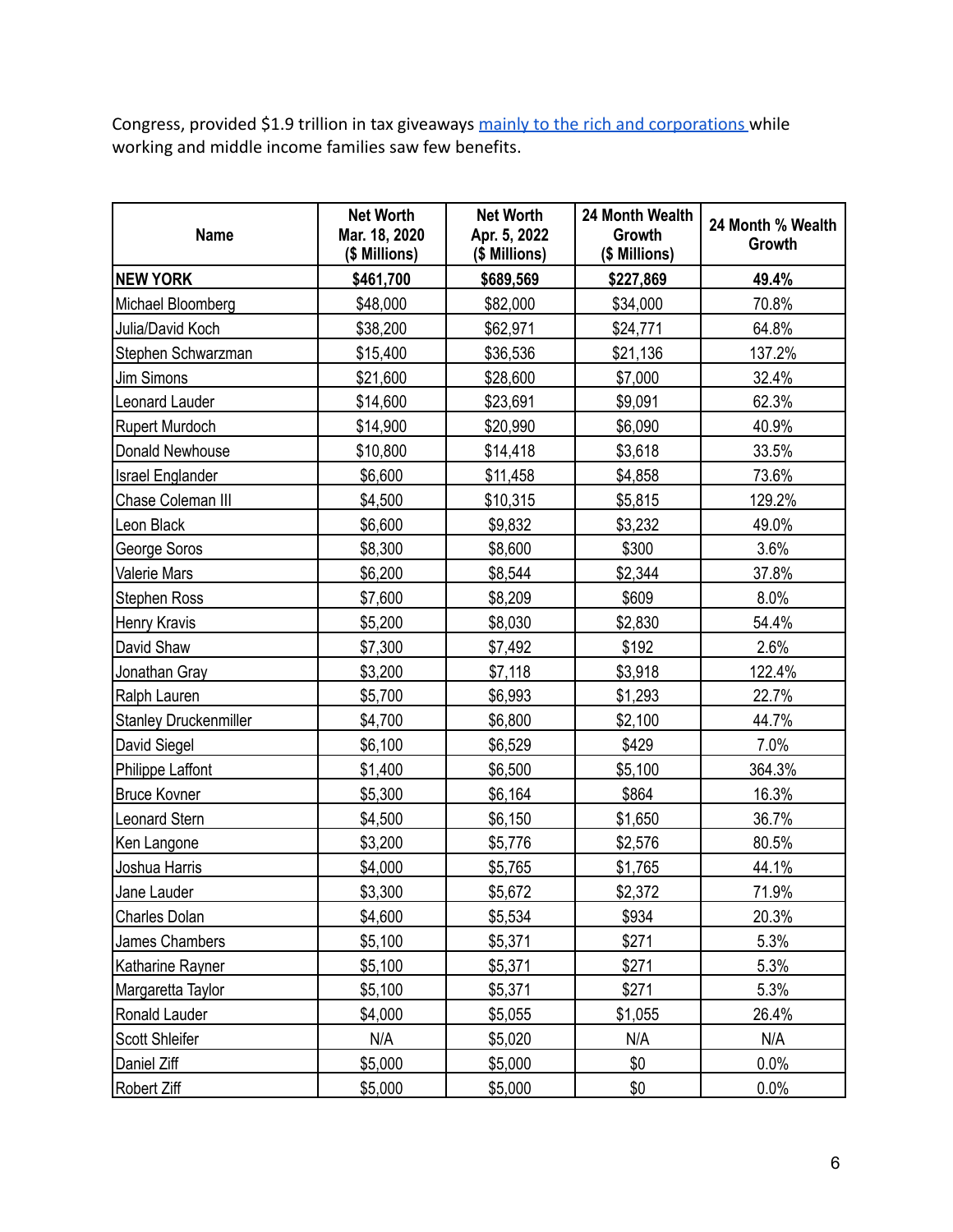| Julian Robertson Jr     | \$4,400 | \$4,773 | \$373     | 8.5%     |
|-------------------------|---------|---------|-----------|----------|
| <b>Barry Diller</b>     | \$3,000 | \$4,693 | \$1,693   | 56.4%    |
| Marc Rowan              | \$3,200 | \$4,690 | \$1,490   | 46.6%    |
| <b>Tony Tamer</b>       | \$4,000 | \$4,609 | \$609     | 15.2%    |
| Ron Baron               | \$2,300 | \$4,609 | \$2,309   | 100.4%   |
| Jon Stryker             | \$2,700 | \$4,519 | \$1,819   | 67.4%    |
| Vincent Viola           | \$2,000 | \$4,497 | \$2,497   | 124.9%   |
| <b>Wesley Edens</b>     | \$1,000 | \$4,462 | \$3,462   | 346.2%   |
| Cameron Winklevoss      | N/A     | \$4,336 | N/A       | N/A      |
| <b>Tyler Winklevoss</b> | N/A     | \$4,336 | N/A       | N/A      |
| Paul Singer             | \$3,500 | \$4,290 | \$790     | 22.6%    |
| Don Vultaggio           | \$2,700 | \$4,221 | \$1,521   | 56.3%    |
| Daniel Loeb             | \$2,800 | \$4,177 | \$1,377   | 49.2%    |
| Thomas Secunda          | \$3,000 | \$4,147 | \$1,147   | 38.2%    |
| Ramzi Musallam          | N/A     | \$4,025 | N/A       | N/A      |
| John Paulson            | \$4,200 | \$4,000 | (\$200)   | $-4.8%$  |
| Richard LeFrak          | \$2,800 | \$3,952 | \$1,152   | 41.1%    |
| Pablo Legorreta         | N/A     | \$3,922 | N/A       | N/A      |
| William Lauder          | \$2,200 | \$3,837 | \$1,637   | 74.4%    |
| Ira Rennert             | \$3,000 | \$3,737 | \$737     | 24.6%    |
| John Catsimatidis       | \$3,300 | \$3,700 | \$400     | 12.1%    |
| Jerry Speyer            | \$4,000 | \$3,645 | (\$355)   | $-8.9%$  |
| David Gottesman         | \$2,000 | \$3,623 | \$1,623   | 81.1%    |
| <b>Charles Cohen</b>    | \$3,200 | \$3,584 | \$384     | 12.0%    |
| Aerin Lauder            | \$2,100 | \$3,568 | \$1,468   | 69.9%    |
| Steven Klinsky          | \$2,900 | \$3,419 | \$519     | 17.9%    |
| William Ackman          | \$1,400 | \$3,239 | \$1,839   | 131.4%   |
| <b>Barry Silbert</b>    | N/A     | \$3,200 | N/A       | N/A      |
| Daniel Sundheim         | N/A     | \$3,153 | N/A       | N/A      |
| Jeff Sutton             | \$3,800 | \$3,137 | (\$663)   | $-17.4%$ |
| Alexis Lê-Quôc          | N/A     | \$3,082 | N/A       | N/A      |
| Jeremy Jacobs Sr        | \$3,200 | \$3,079 | (\$121)   | $-3.8%$  |
| Mortimer Zuckerman      | \$2,500 | \$3,068 | \$568     | 22.7%    |
| <b>Hamilton James</b>   | \$1,400 | \$3,052 | \$1,652   | 118.0%   |
| Charles Zegar           | \$2,100 | \$2,990 | \$890     | 42.4%    |
| Joseph Edelman          | \$1,200 | \$2,910 | \$1,710   | 142.5%   |
| Jane Goldman            | \$3,100 | \$2,896 | $(\$204)$ | $-6.6%$  |
| J. Tomilson Hill        | \$1,600 | \$2,892 | \$1,292   | 80.8%    |
| Amy Goldman Fowler      | \$3,100 | \$2,821 | (\$279)   | $-9.0\%$ |
| <b>Felix Baker</b>      | \$1,400 | \$2,814 | \$1,414   | 101.0%   |
| Julian Baker            | \$1,400 | \$2,814 | \$1,414   | 101.0%   |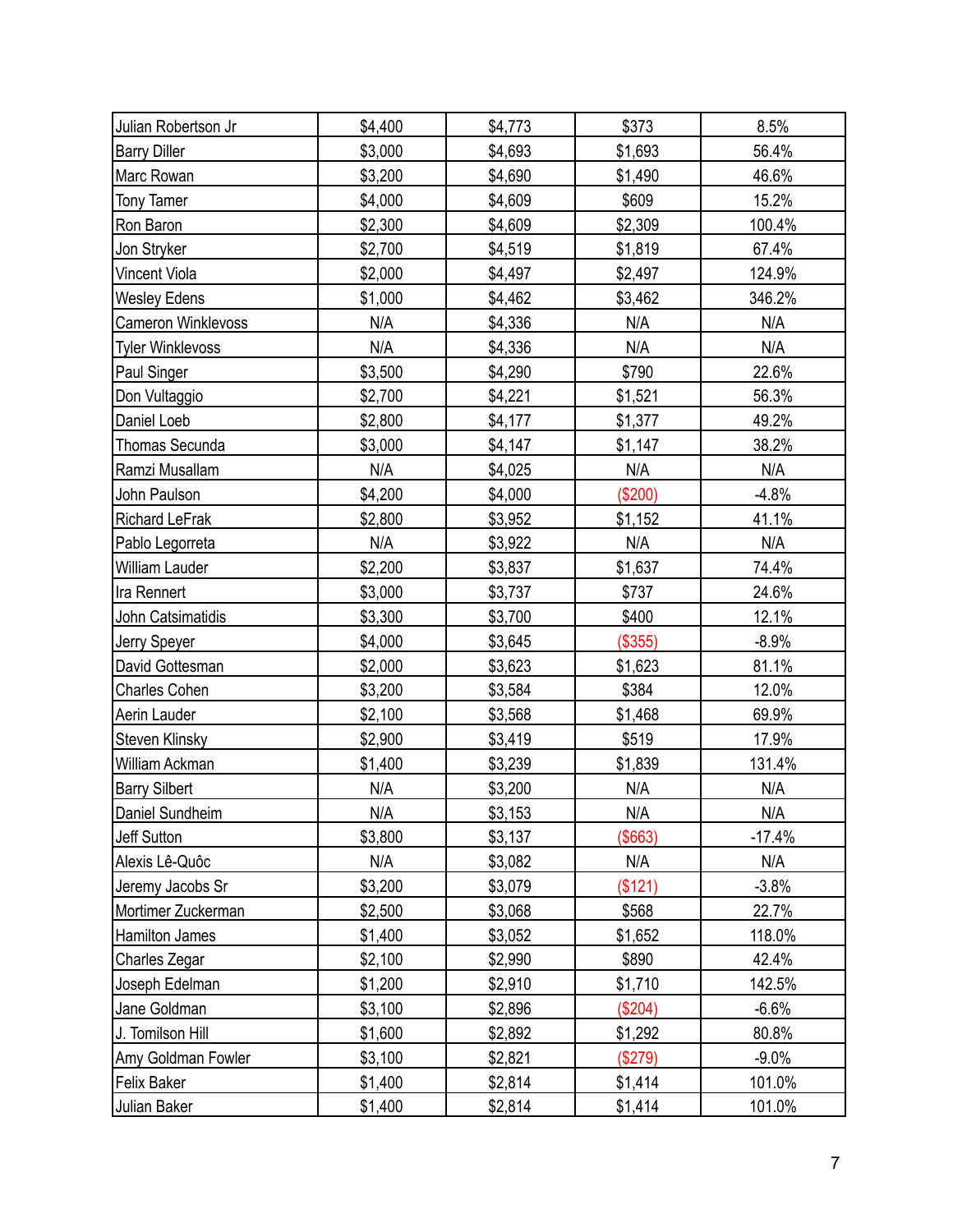| Diane Kemper            | \$3,100 | \$2,796 | (\$304)   | $-9.8%$  |
|-------------------------|---------|---------|-----------|----------|
| Allan Goldman           | \$3,100 | \$2,788 | (\$312)   | $-10.1%$ |
| Alejandro Santo Domingo | \$2,100 | \$2,727 | \$627     | 29.8%    |
| Ronald Perelman         | \$6,900 | \$2,643 | (\$4,257) | $-61.7%$ |
| Ben Ashkenazy           | \$3,500 | \$2,633 | (\$867)   | $-24.8%$ |
| <b>Stewart Rahr</b>     | \$2,300 | \$2,472 | \$172     | 7.5%     |
| Stephen Feinberg        | \$1,500 | \$2,416 | \$916     | 61.1%    |
| Chetan Dube             | N/A     | \$2,400 | N/A       | N/A      |
| Noam Gottesman          | \$2,600 | \$2,375 | (\$225)   | $-8.6%$  |
| David Walentas          | \$2,300 | \$2,274 | (\$26)    | $-1.1%$  |
| Alex Atallah            | N/A     | \$2,220 | N/A       | N/A      |
| Devin Finzer            | N/A     | \$2,220 | N/A       | N/A      |
| <b>Howard Marks</b>     | \$2,200 | \$2,216 | \$16      | 0.7%     |
| Jeffrey Talpins         | \$1,700 | \$2,184 | \$484     | 28.5%    |
| Daniel Lubetzky         | \$1,200 | \$2,174 | \$974     | 81.2%    |
| Glenn Dubin             | \$2,000 | \$2,010 | \$10      | 0.5%     |
| Josh Kushner            | N/A     | \$1,981 | N/A       | N/A      |
| Thomas Lee              | \$2,000 | \$1,980 | (\$20)    | $-1.0%$  |
| James Dinan             | \$2,200 | \$1,885 | (\$315)   | $-14.3%$ |
| David Lichtenstein      | \$1,700 | \$1,875 | \$175     | 10.3%    |
| <b>Brian Higgins</b>    | \$1,600 | \$1,800 | \$200     | 12.5%    |
| O. Francis Biondi       | \$1,600 | \$1,800 | \$200     | 12.5%    |
| Henry Swieca            | \$1,800 | \$1,780 | (\$20)    | $-1.1%$  |
| <b>Marc Lasry</b>       | \$1,800 | \$1,761 | (\$39)    | $-2.2%$  |
| Jamie Dimon             | \$1,200 | \$1,684 | \$484     | 40.4%    |
| Randal Nardone          | N/A     | \$1,682 | N/A       | N/A      |
| Andres Santo Domingo    | \$2,100 | \$1,664 | (\$436)   | $-20.8%$ |
| Nelson Peltz            | \$1,600 | \$1,652 | \$52      | 3.3%     |
| Herbert Allen Jr        | \$1,400 | \$1,652 | \$252     | 18.0%    |
| Louis Bacon             | \$1,500 | \$1,600 | \$100     | 6.7%     |
| John Farber             | \$1,200 | \$1,512 | \$312     | 26.0%    |
| Sidney Kimmel           | \$1,300 | \$1,503 | \$203     | 15.6%    |
| George Yancopoulos      | \$1,100 | \$1,502 | \$402     | 36.5%    |
| <b>Greg Mondre</b>      | \$1,200 | \$1,500 | \$300     | 25.0%    |
| Jonathan Tisch          | \$1,400 | \$1,492 | \$92      | 6.6%     |
| Wilma Tisch             | \$1,200 | \$1,488 | \$288     | 24.0%    |
| Alan Gerry              | \$1,500 | \$1,477 | (\$23)    | $-1.5%$  |
| Mitchell Jacobson       | N/A     | \$1,350 | N/A       | N/A      |
| Jay-Z                   | \$1,000 | \$1,311 | \$311     | 31.1%    |
| J. Christopher Flowers  | \$1,200 | \$1,222 | \$22      | 1.9%     |
| Leonard Schleifer       | \$2,100 | \$1,221 | (\$879)   | $-41.9%$ |